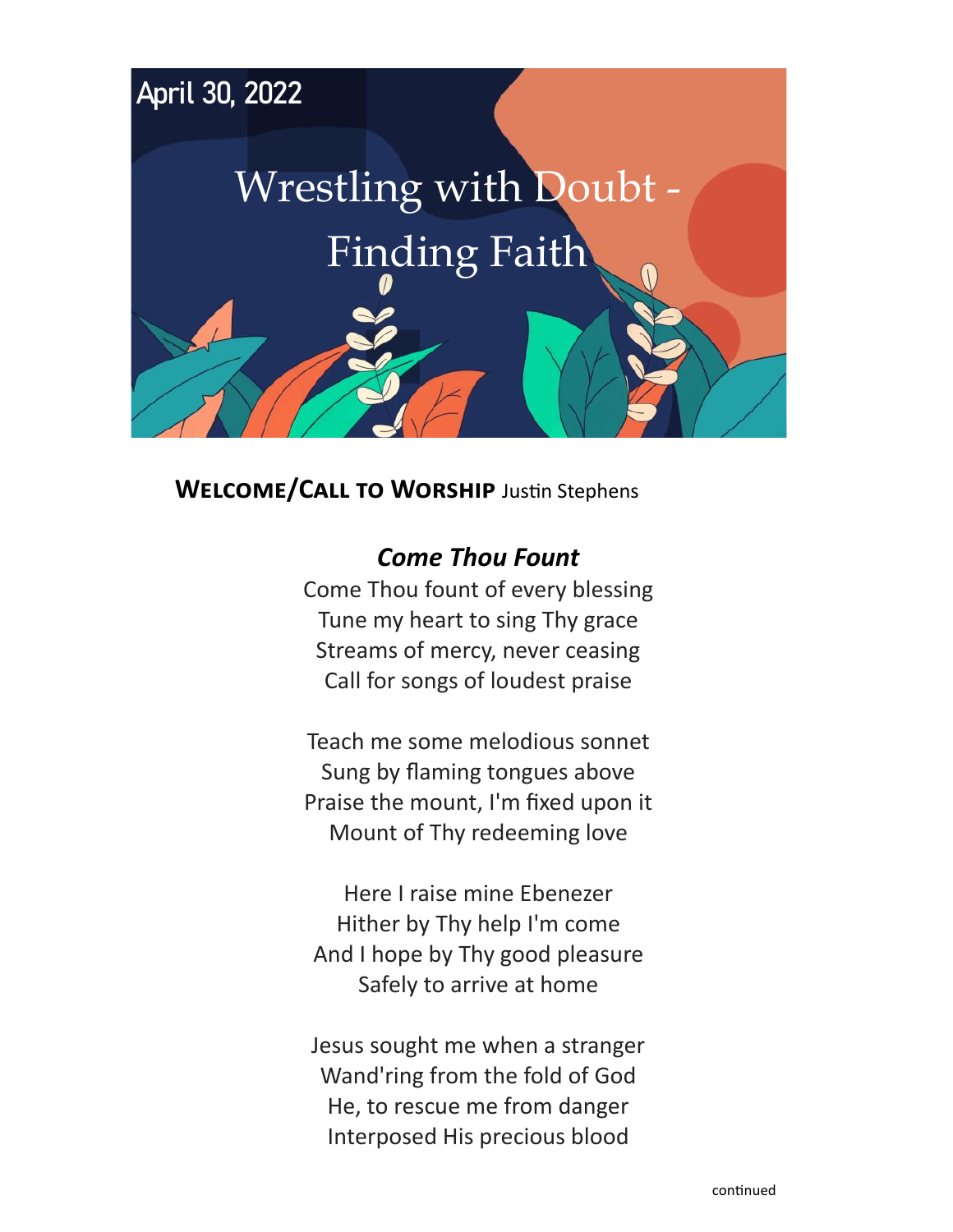O to grace how great a debtor Daily I'm constrained to be Let thy goodness, like a fetter Bind my wandering heart to Thee

Prone to wander, Lord, I feel it Prone to leave the God I love Here's my heart, Lord, take and seal it

Seal it for Thy courts above Here's my heart, Lord, take and seal it Seal it for Thy courts above

Prone to wander, Lord, I feel it Prone to leave the God I love Here's my heart, Lord, take and seal it

Seal it for Thy courts above Here's my heart, Lord, take and seal it Seal it for Thy courts above

Here's my heart, Lord, take and seal it Seal it for Thy courts above

# **Scripture Reading... ROMANS 10:13-17** (NRSV)

Read by: Justin Stephens

For, 'Everyone who calls on the name of the Lord shall be saved.' But how are they to call on one in whom they have not believed? And how are they to believe in one of whom they have never heard? And how are they to hear without someone to proclaim him? And how are they to proclaim him unless they are sent? As it is written, 'How beautiful are the feet of those who bring good news!' But not all have obeyed the good news; for Isaiah says, 'Lord, who has believed our message?' So faith comes from what is heard, and what is heard comes through the word of Christ.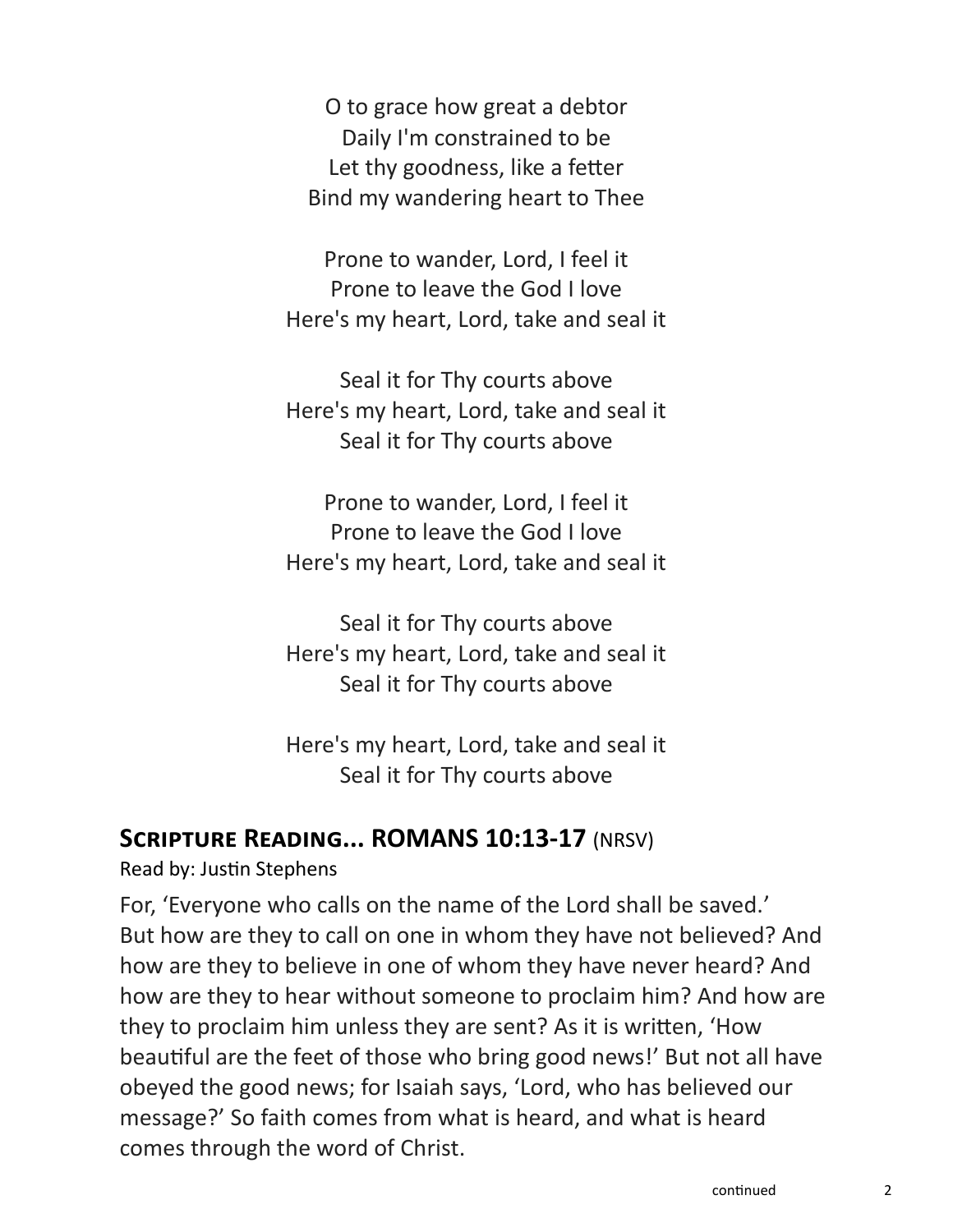## *The Way (New Horizon)*

Through every battle Through every heartbreak Through every circumstance I believe that You are my fortress You are my portion You are my hiding place

I believe You are the Way, the Truth, the Life I believe You are the Way, the Truth, the Life

> I believe through every blessing Through every promise Through every breath I take I believe that You are provider You are protector You are the One I love

I believe You are the Way, the Truth, the Life I believe You are the Way, the Truth, the Life I believe You are

It's a new horizon, and I'm set on You And You meet me here today with mercies that are new All my fears and doubts they can all come too Because they can't stay long when I'm here with You

It's a new horizon, and I'm set on You And You meet me here today with mercies that are new All my fears and doubts they can all come too Because they can't stay long

When I believe You are the Way, the Truth, the Life I believe You are the Way, the Truth, the Life I believe You are

It's a new horizon, and I'm set on You And You meet me here today with mercies that are new All my fears and doubts they can all come too Because they can't stay long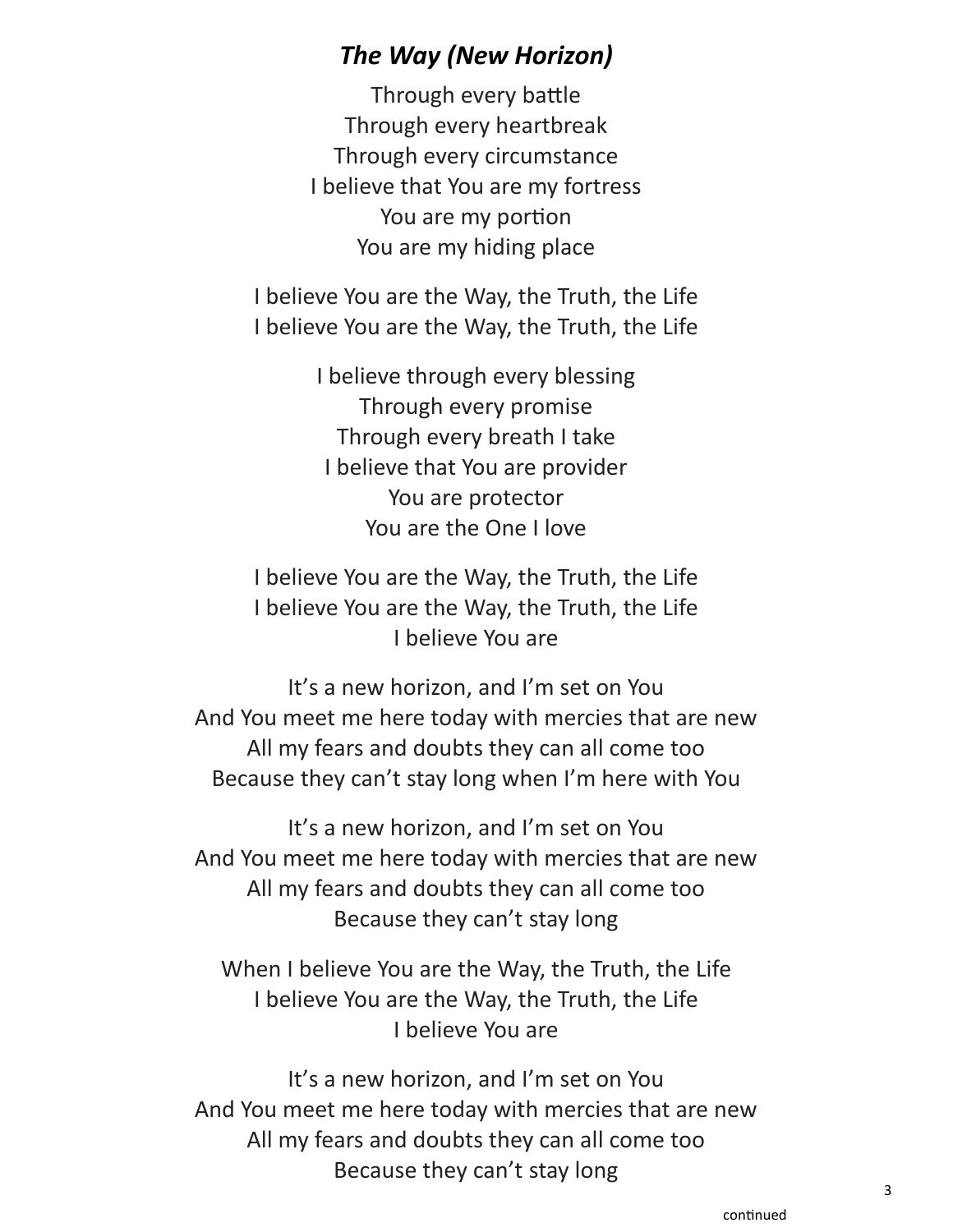## *Seek First*

Peace that passes, my understanding Love that conquers, my fear and regret Joy unending, eternal pleasure In Your presence, my risen King

And I will seek first, Your kingdom I will seek first, Your righteousness And everything I need, You will provide for me My heart is to seek first, Your kingdom

Peace that passes, my understanding Love that conquers, my fear and regret Joy unending, eternal pleasure In Your presence, my risen King

And I will seek first, Your kingdom I will seek first, Your righteousness And everything I need, You will provide for me My heart is to seek first, Your kingdom

You're all I really want, You're all I really need Father every breath i've got you have given it to me Oh you're all I really want, You're all I really need Father every breath i've got you have given it to me

You're all I really want, You're all I really need Father every breath i've got you have given it to me You're all I really want, You're all I really need Father every breath i've got you have given it to me

I will seek first, Your kingdom I will seek first, Your righteousness And everything I need, You will provide for me My heart is to seek first, Your kingdom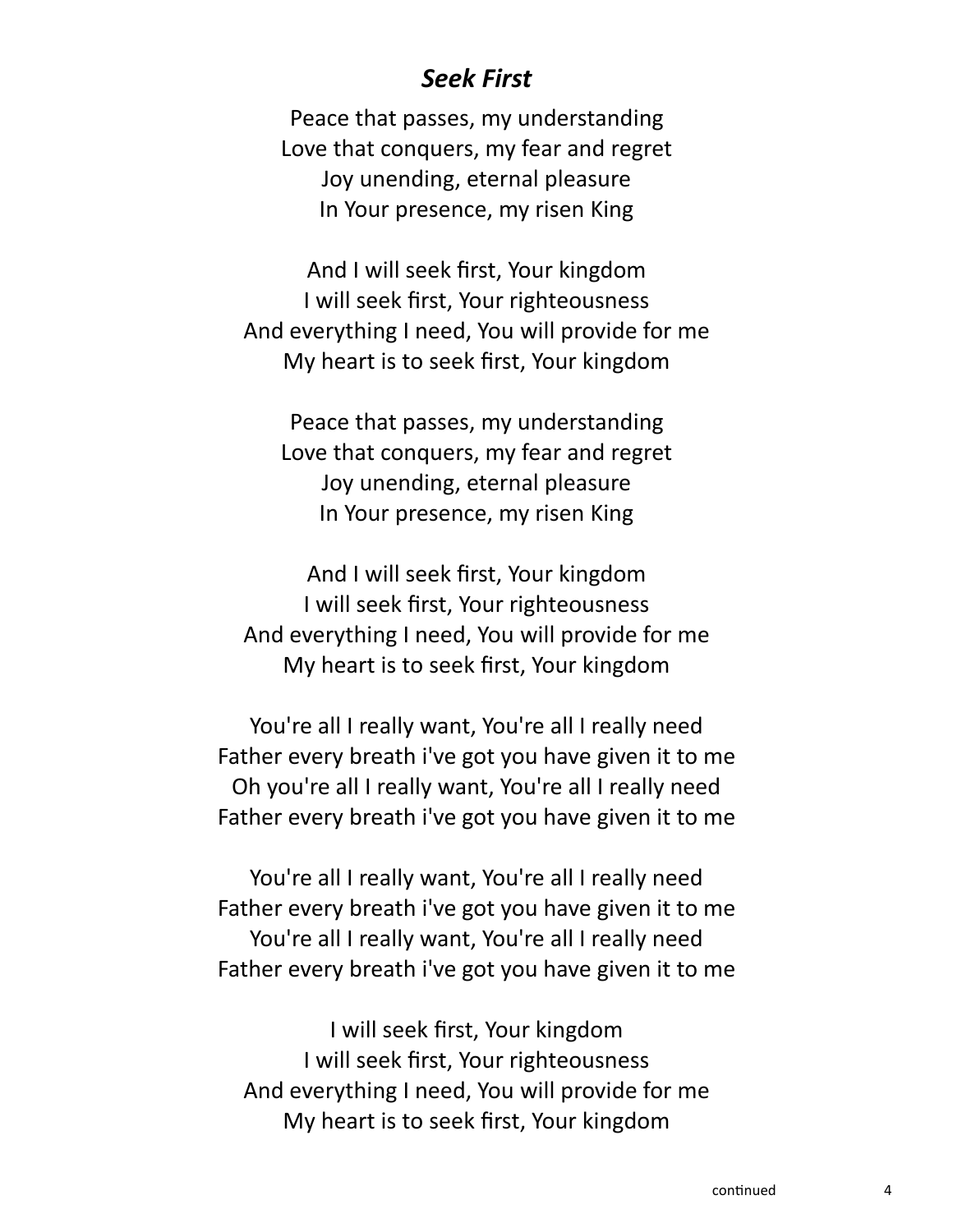Oh you're all I really want, Oh you're all I really need Father every breath i've got you have given it to me Oh you're all I really want, Oh, you're all I really need Father every breath i've got you have given it to me, You have given it to me You have given it to me

## **Scripture Reading... ACTS 9:1-16** (NRSV)

Read by: Pr. Tom Grevlos

Meanwhile Saul, still breathing threats and murder against the disciples of the Lord, went to the high priest and asked him for letters to the synagogues at Damascus, so that if he found any who belonged to the Way, men or women, he might bring them bound to Jerusalem. Now as he was going along and approaching Damascus, suddenly a light from heaven flashed around him. He fell to the ground and heard a voice saying to him, 'Saul, Saul, why do you persecute me?' He asked, 'Who are you, Lord?' The reply came, 'I am Jesus, whom you are persecuting. But get up and enter the city, and you will be told what you are to do.' The men who were traveling with him stood speechless because they heard the voice but saw no one. Saul got up from the ground, and though his eyes were open, he could see nothing; so they led him by the hand and brought him into Damascus. For three days he was without sight, and neither ate nor drank. Now there was a disciple in Damascus named Ananias. The Lord said to him in a vision, 'Ananias.' He answered, 'Here I am, Lord.' The Lord said to him, 'Get up and go to the street called Straight, and at the house of Judas look for a man of Tarsus named Saul. At this moment he is praying, and he has seen in a vision a man named Ananias come in and lay his hands on him so that he might regain his sight.' But Ananias answered, 'Lord, I have heard from many about this man, how much evil he has done to your saints in Jerusalem; and here he has authority from the chief priests to bind all who invoke your name.' But the Lord said to him, 'Go, for he is an instrument whom I have chosen to bring my name before Gentiles and kings and before the people of Israel; I myself will show him how much he must suffer for the sake of my name.'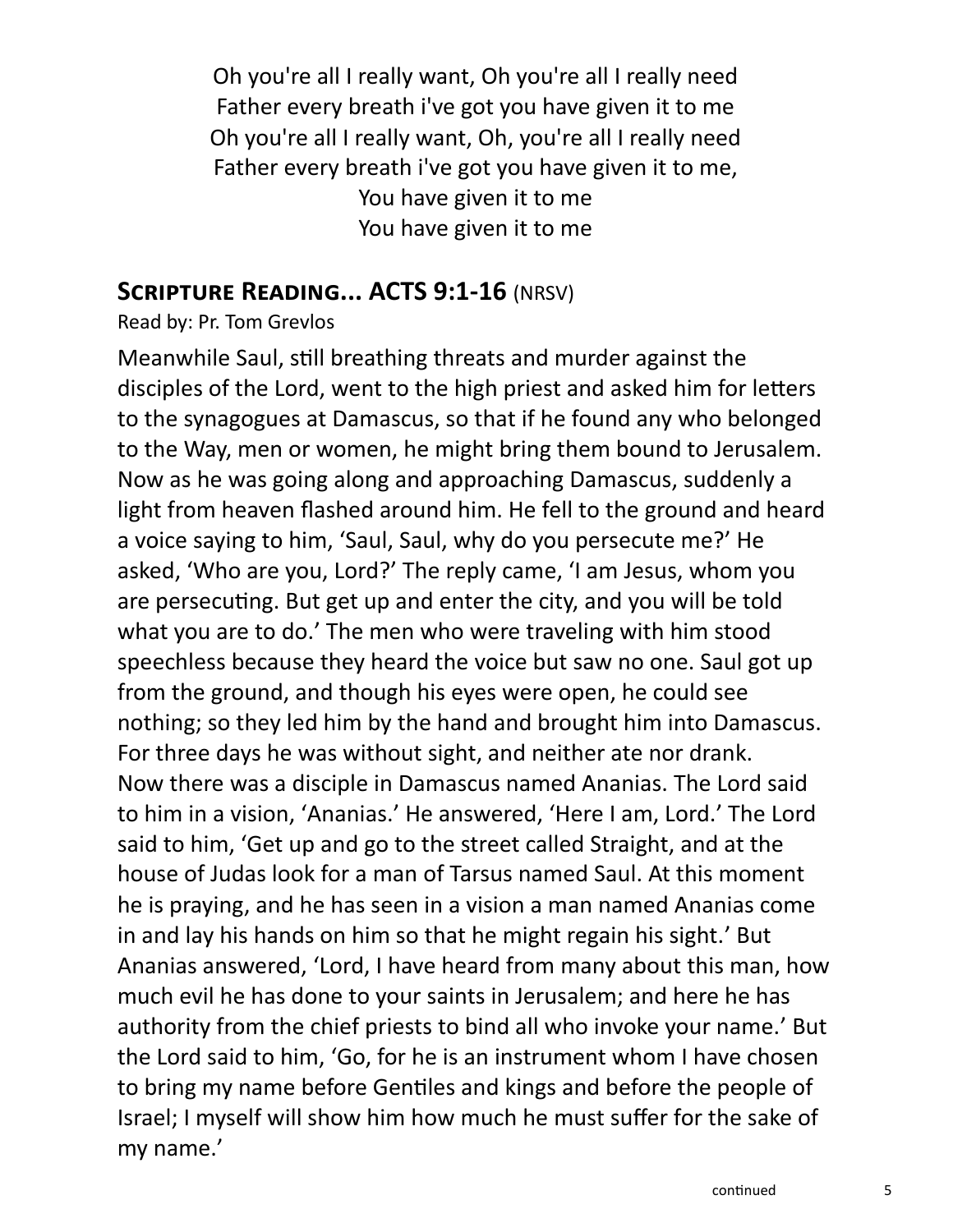**Message** Pr. Tom Grevlos

#### **Communion + Silent Reflection**

As we celebrate this sacrament, all are invited to receive the Risen presence of Jesus.

God is really present—in bread and wine—forgiving sins and promising new life.

Bread/wafer— "The body of Christ given for you"; Wine— "The blood of Christ shed for you."

#### *We Will Run*

Create in me a clean heart, a clean heart For I have turned my face from You Save us from our ways oh God, oh God For we have turned away from You Lord have mercy

We will run to you, we will run to you Turning from our sin we return to You Father heal your world, make all things new Make all things new

Your love and mercy build and shape us Break down and recreate us now Lord have mercy

We will run to you, we will run to you Turning from our sin we return to You Father heal your world, make all things new Make all things new (repeat)

> Oh, bring us back to you Oh, bring us back to you Oh, bring us back to you Oh, bring us back to you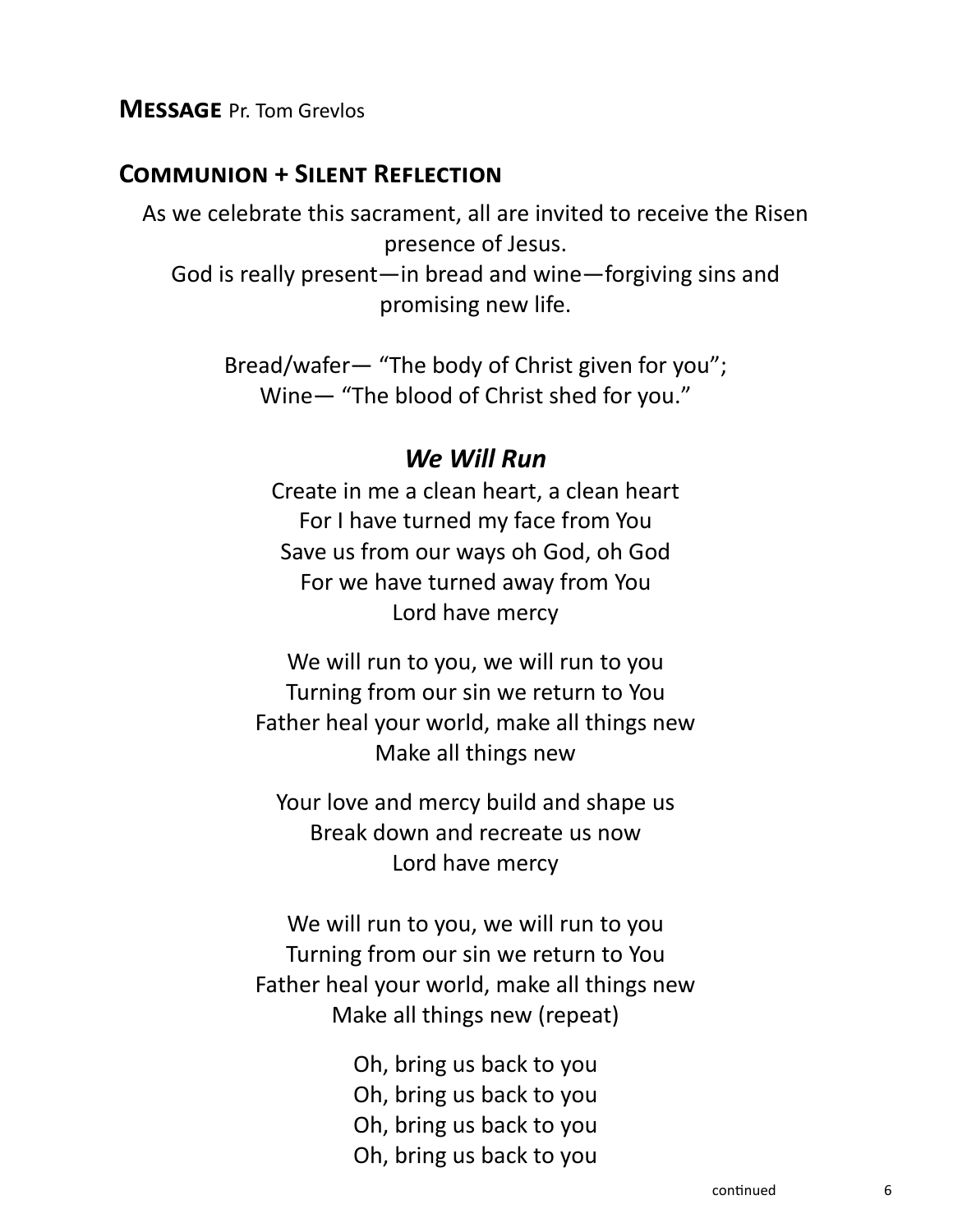# **Closing Prayer**

## **Thank Offering**

- $\cdot$  To make a gift online to the mission and ministry of Shepherd of the Hills, use this link: [shephills.org/give.](https://shephills.org/give/)
- $\cdot$  Scan the QR Code with your camera phone to give now.
- · By mail, send to 3525 Bee Caves Rd, Austin, TX 78746



## **Prayers**

**Please pray** for Sandy Nielsen, Rodney Varner, Walter DeBill, and Tom Smith.

**Please pray** for Gabe Collins, grandson of Sharon Collins.

**We celebrate** the birth of William Paul O'Brien, grandson of Mark and Kathy Gerhardt. We pray for him to grow in faith, hope, and love throughout his life.

**We give thanks** for the life of Don Gaskin, who now rests in the Easter promise of resurrection. We pray for comfort and peace for Sandy Gaskin, and all of Don's family and friends, including our church family, in the midst of grief.

**We pray** for the people of Ukraine and all who find themselves in the midst of war, gripped by fear and uncertainty. Send your peace.

**We pray** for our global ministry partners: Rev. Karen Castillo in Guatemala; Iglesia Luterana Augustina Virgen del Rosario, Aurora 8 de Octubre, Guatemala. We pray for Malcolm and Joy Henderson and the ministry of CHARIS in Haiti.